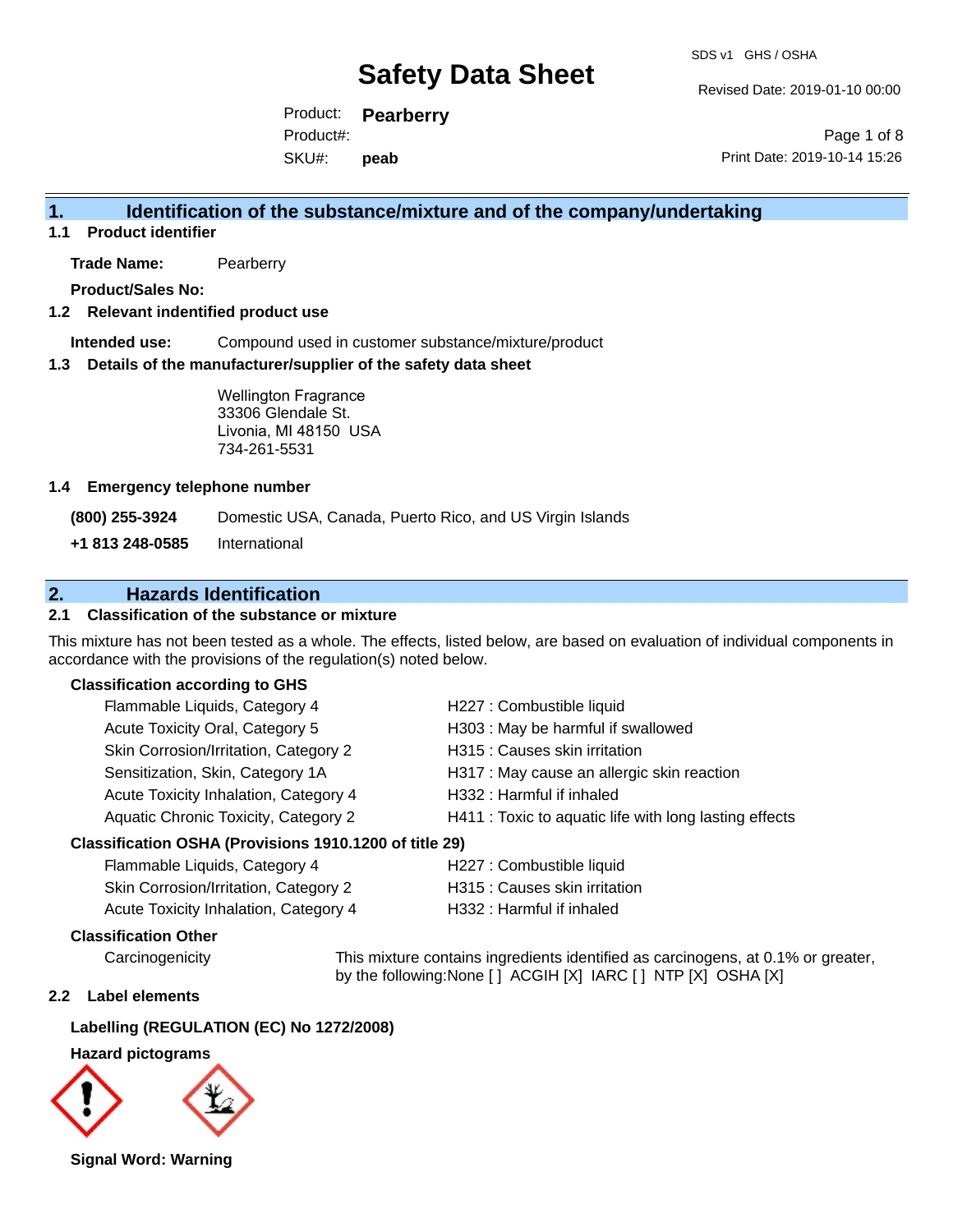Revised Date: 2019-01-10 00:00

Product: **Pearberry** SKU#: Product#: **peab**

Page 2 of 8 Print Date: 2019-10-14 15:26

| <b>Hazard statments</b>         |                                                                                                                                                                |
|---------------------------------|----------------------------------------------------------------------------------------------------------------------------------------------------------------|
| H <sub>227</sub>                | Combustible liquid                                                                                                                                             |
| H <sub>303</sub>                | May be harmful if swallowed                                                                                                                                    |
| H315                            | Causes skin irritation                                                                                                                                         |
| H317                            | May cause an allergic skin reaction                                                                                                                            |
| H332                            | Harmful if inhaled                                                                                                                                             |
| H411                            | Toxic to aquatic life with long lasting effects                                                                                                                |
| <b>Precautionary Statements</b> |                                                                                                                                                                |
| <b>Prevention:</b>              |                                                                                                                                                                |
| P <sub>235</sub>                | Keep cool                                                                                                                                                      |
| P <sub>264</sub>                | Wash hands thoroughly after handling                                                                                                                           |
| P271                            | Use only outdoors or in a well-ventilated area                                                                                                                 |
| P272                            | Contaminated work clothing should not be allowed out of the workplace                                                                                          |
| P273                            | Avoid release to the environment                                                                                                                               |
| <b>Response:</b>                |                                                                                                                                                                |
| $P302 + P352$                   | IF ON SKIN: Wash with soap and water                                                                                                                           |
| $P304 + P312 + P340$            | IF INHALED: Call a POISON CENTER or doctor/physician if you feel unwell Remove victim<br>to fresh air and keep at rest in a position comfortable for breathing |
| P312                            | Call a POISON CENTER or doctor/physician if you feel unwell                                                                                                    |
| $P333 + P313$                   | If skin irritation or a rash occurs: Get medical advice/attention                                                                                              |
| P362                            | Take off contaminated clothing and wash before reuse                                                                                                           |
| P363                            | Wash contaminated clothing before reuse                                                                                                                        |
| P370 + P378                     | In case of fire: Use Carbon dioxide (CO2), Dry chemical, or Foam for extinction. Do not use<br>a direct water jet on burning material                          |
| P391                            | <b>Collect Spillage</b>                                                                                                                                        |

**2.3 Other Hazards**

### **no data available**

## **3. Composition/Information on Ingredients**

## **3.1 Mixtures**

This product is a complex mixture of ingredients, which contains among others the following substance(s), presenting a health or environmental hazard within the meaning of the UN Globally Harmonized System of Classification and Labeling of Chemicals (GHS):

| CAS#<br>Ingredient          | EC#       | Conc.<br>Range | <b>GHS Classification</b>    |
|-----------------------------|-----------|----------------|------------------------------|
| 118-58-1                    | 204-262-9 | $5 - 10%$      | H303; H317; H320; H401; H412 |
| <b>Benzyl Salicylate</b>    |           |                |                              |
| $88 - 41 - 5$               | 201-828-7 | $5 - 10 \%$    | H227; H303; H316; H401; H411 |
| 2-t-Butylcyclohexyl acetate |           |                |                              |
| 140-11-4                    | 205-399-7 | $5 - 10%$      | H303; H401; H412             |
| Benzyl acetate              |           |                |                              |
| 142-92-7                    | 205-572-7 | $2 - 5%$       | H226; H316; H401; H411       |
| Hexyl acetate               |           |                |                              |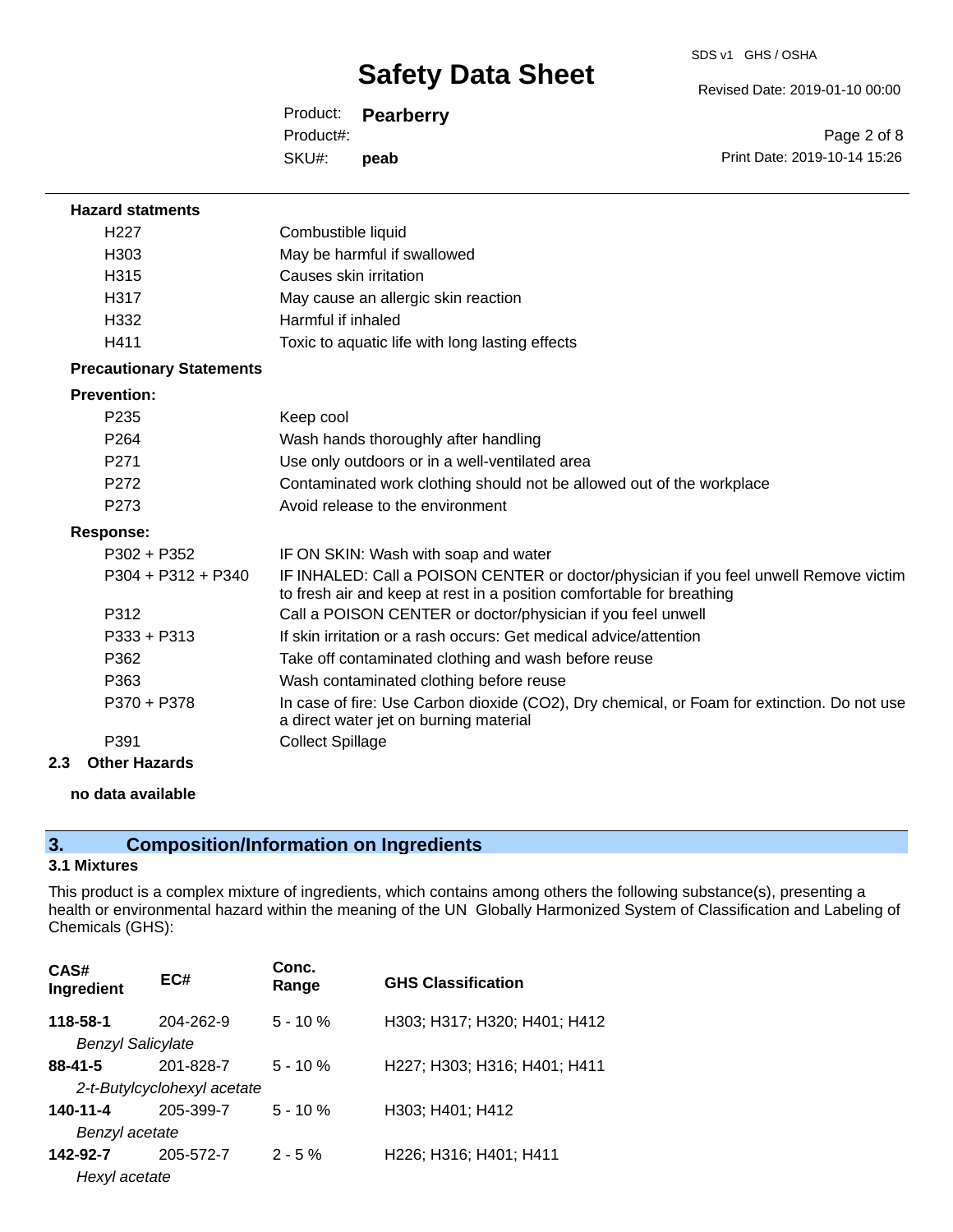SDS v1 GHS / OSHA

Revised Date: 2019-01-10 00:00

Product: **Pearberry**

Product#:

SKU#: **peab**

Page 3 of 8 Print Date: 2019-10-14 15:26

| CAS#<br>Ingredient                                       | EC#                        | Conc.<br>Range                               | <b>GHS Classification</b>          |
|----------------------------------------------------------|----------------------------|----------------------------------------------|------------------------------------|
| 1222-05-5                                                | 214-946-9                  | $2 - 5%$                                     | H316; H400; H410                   |
|                                                          | Hexamethylindanopyran      |                                              |                                    |
| 84-66-2                                                  | 201-550-6                  | $2 - 5%$                                     | H316; H402                         |
| Diethyl phthalate                                        |                            |                                              |                                    |
| 105-87-3                                                 | 203-341-5                  | $2 - 5%$                                     | H315; H317; H401; H412             |
| Geranyl Acetate                                          |                            |                                              |                                    |
| 31906-04-4                                               | 250-863-4                  | $2 - 5%$                                     | H317; H402                         |
|                                                          |                            | Hydroxyisohexyl 3-cyclohexene carboxaldehyde |                                    |
| 123-66-0                                                 | 204-640-3                  | $2 - 5%$                                     | H226; H315; H401                   |
| <b>Ethy Caproate</b>                                     |                            |                                              |                                    |
| 706-14-9                                                 | 211-892-8                  | $2 - 5%$                                     | H316                               |
|                                                          | gamma-Decalactone          |                                              |                                    |
| 141-12-8                                                 | 205-459-2                  | $2 - 5%$                                     | H315; H317; H401                   |
| Neryl acetate                                            |                            |                                              |                                    |
| $100 - 51 - 6$                                           | 202-859-9                  | $2 - 5%$                                     | H302; H313; H319                   |
| <b>Benzyl Alcohol</b>                                    |                            |                                              |                                    |
| 123-86-4                                                 | 204-658-1                  | $1 - 2%$                                     | H226; H336; H402                   |
| <b>Butyl acetate</b>                                     |                            |                                              |                                    |
| 150-84-5                                                 | 205-775-0                  | $1 - 2%$                                     | H315; H401; H411                   |
| Citronellyl Acetate                                      |                            |                                              |                                    |
| 2705-87-5                                                | 220-292-5                  | $0.1 - 1.0 \%$                               | H302; H312; H317; H332; H400; H410 |
|                                                          | Allyl cyclohexylpropionate |                                              |                                    |
| See Section 16 for full text of GHS classification codes |                            |                                              |                                    |

See Section 16 for full text of GHS classification codes which where not shown in section 2

Total Hydrocarbon Content  $(\% w/w) = 0.00$ 

| 4.<br><b>First Aid Measures</b>                                                   |                                                                                                               |  |
|-----------------------------------------------------------------------------------|---------------------------------------------------------------------------------------------------------------|--|
| <b>Description of first aid measures</b><br>4.1                                   |                                                                                                               |  |
| Inhalation:                                                                       | Remove from exposure site to fresh air and keep at rest.<br>Obtain medical advice.                            |  |
| <b>Eye Exposure:</b>                                                              | Flush immediately with water for at least 15 minutes.<br>Contact physician if symptoms persist.               |  |
| <b>Skin Exposure:</b>                                                             | Remove contaminated clothes. Wash thoroughly with water (and soap).<br>Contact physician if symptoms persist. |  |
| Ingestion:                                                                        | Rinse mouth with water and obtain medical advice.                                                             |  |
| Most important symptoms and effects, both acute and delayed<br>4.2                |                                                                                                               |  |
| <b>Symptoms:</b>                                                                  | no data available                                                                                             |  |
| Risks:                                                                            | Refer to Section 2.2 "Hazard Statements"                                                                      |  |
| Indication of any immediate medical attention and special treatment needed<br>4.3 |                                                                                                               |  |
| Treatment:                                                                        | Refer to Section 2.2 "Response"                                                                               |  |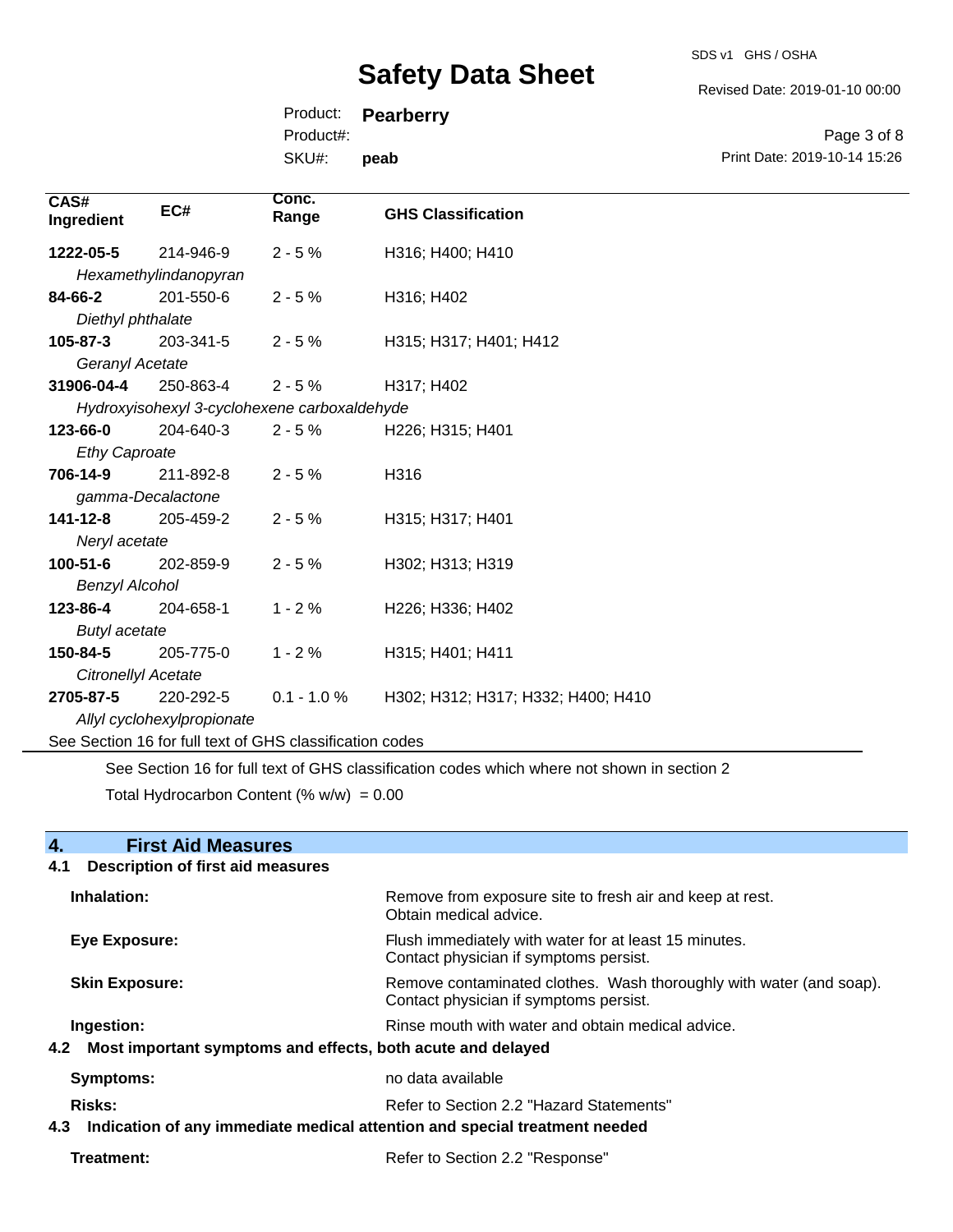Revised Date: 2019-01-10 00:00

Product: **Pearberry** Product#:

SKU#: **peab**

Page 4 of 8 Print Date: 2019-10-14 15:26

| 5.<br><b>Fire-Fighting measures</b><br><b>Extinguishing media</b><br>5.1 |                                                   |
|--------------------------------------------------------------------------|---------------------------------------------------|
|                                                                          |                                                   |
| Suitable:                                                                | Carbon dioxide (CO2), Dry chemical, Foam          |
| Unsuitable                                                               | Do not use a direct water jet on burning material |
| Special hazards arising from the substance or mixture<br>5.2             |                                                   |
| During fire fighting:                                                    | Water may be ineffective                          |
| <b>Advice for firefighters</b><br>5.3                                    |                                                   |
| <b>Further information:</b>                                              | Standard procedure for chemical fires             |
|                                                                          |                                                   |

### **6. Accidental Release Measures**

## **6.1 Personal precautions, protective equipment and emergency procedures**

Avoid inhalation and contact with skin and eyes. A self-contained breathing apparatus is recommended in case of a major spill.

#### **6.2 Environmental precautions**

Keep away from drains, soil, and surface and groundwater.

### **6.3 Methods and materials for containment and cleaning up**

Clean up spillage promptly. Remove ignition sources. Provide adequate ventilation. Avoid excessive inhalation of vapors. Gross spillages should be contained by use of sand or inert powder and disposed of according to the local regulations.

#### **6.4 Reference to other sections**

Not Applicable

## **7. Handling and Storage**

### **7.1 Precautions for safe handling**

Apply according to good manufacturing and industrial hygiene practices with proper ventilation. Do not drink, eat or smoke while handling. Respect good personal hygiene.

#### **7.2 Conditions for safe storage, including any incompatibilities**

Store in a cool, dry and ventilated area away from heat sources and protected from light in tightly closed original container. Avoid uncoated metal container. Keep air contact to a minimum.

### **7.3 Specific end uses**

No information available

### **8. Exposure Controls/Personal Protection**

#### **8.1 Control parameters**

| <b>Exposure Limits:</b> |                   |       |              |             |                                                  |
|-------------------------|-------------------|-------|--------------|-------------|--------------------------------------------------|
| <b>Component</b>        |                   | ACGIH | <b>ACGIH</b> | <b>OSHA</b> | <b>OSHA</b><br>TWA ppm STEL ppm TWA ppm STEL ppm |
| 84-66-2                 | Diethyl phthalate | 5     |              |             |                                                  |
| 140-11-4                | Benzyl acetate    | 10    |              |             |                                                  |
| 123-86-4                | Butyl acetate     | 150   | 200          | 150         |                                                  |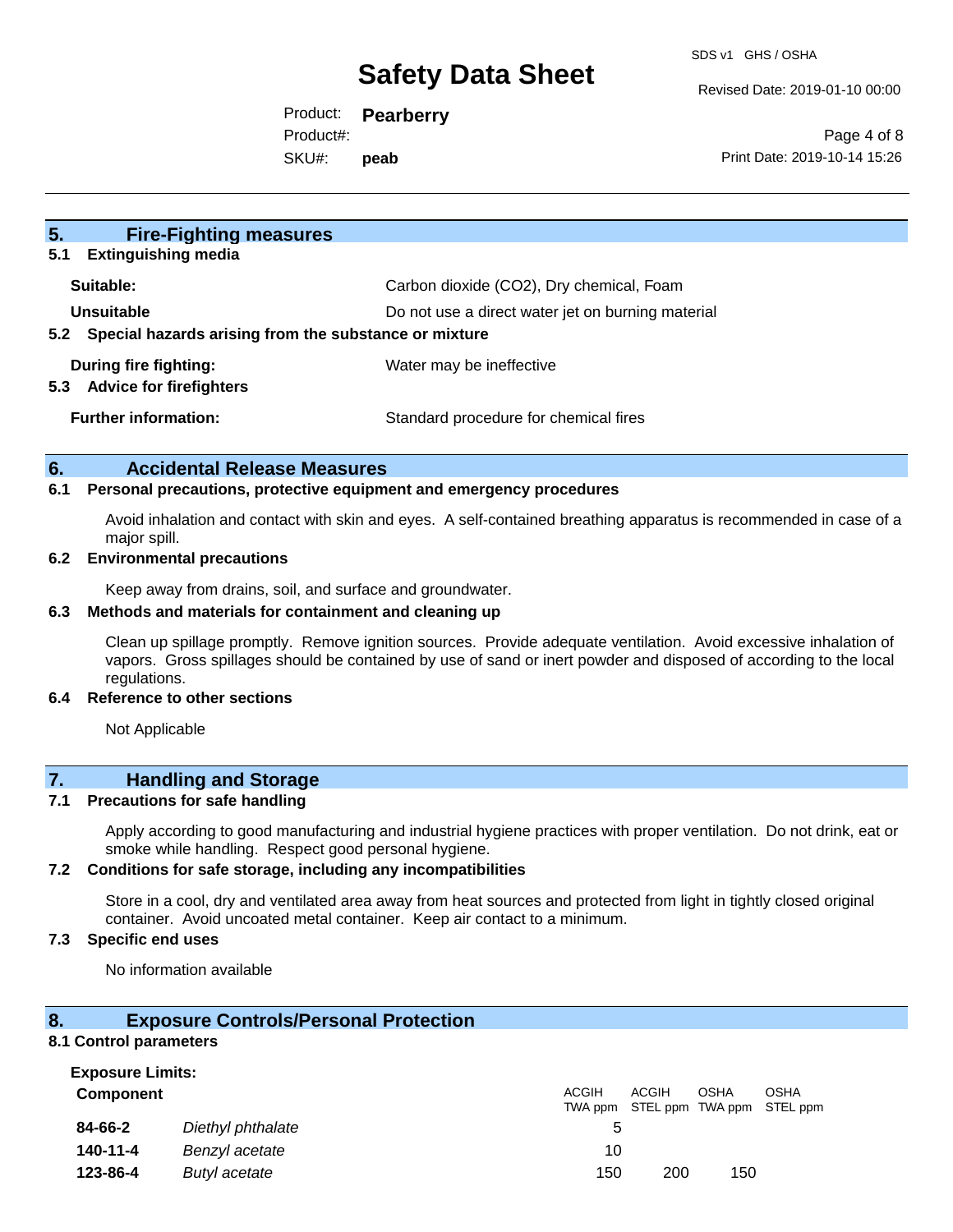SDS v1 GHS / OSHA

Revised Date: 2019-01-10 00:00

|           | Product: <b>Pearberry</b> |                              |
|-----------|---------------------------|------------------------------|
| Product#: |                           | Page 5 of 8                  |
| SKU#:     | peab                      | Print Date: 2019-10-14 15:26 |

| <b>Engineering Controls:</b><br>8.2 Exposure controls - Personal protective equipment | Use local exhaust as needed.                                                                                                             |
|---------------------------------------------------------------------------------------|------------------------------------------------------------------------------------------------------------------------------------------|
| Eye protection:                                                                       | Tightly sealed goggles, face shield, or safety glasses with brow guards and side shields, etc.<br>as may be appropriate for the exposure |
| <b>Respiratory protection:</b>                                                        | Avoid excessive inhalation of concentrated vapors. Apply local ventilation where appropriate.                                            |
| <b>Skin protection:</b>                                                               | Avoid Skin contact. Use chemically resistant gloves as needed.                                                                           |

## **9. Physical and Chemical Properties**

#### **9.1 Information on basic physical and chemical properties**

| Appearance:                  | Liquid               |
|------------------------------|----------------------|
| Odor:                        | Conforms to Standard |
| Color:                       | Colorless            |
| <b>Viscosity:</b>            | Liquid               |
| <b>Freezing Point:</b>       | Not determined       |
| <b>Boiling Point:</b>        | Not determined       |
| <b>Melting Point:</b>        | Not determined       |
| <b>Flashpoint (CCCFP):</b>   | 175 F (79.44 C)      |
| <b>Auto flammability:</b>    | Not determined       |
| <b>Explosive Properties:</b> | None Expected        |
| <b>Oxidizing properties:</b> | None Expected        |
| Vapor Pressure (mmHg@20 C):  | 0.3370               |
| %VOC:                        | 0.34                 |
| Specific Gravity @ 25 C:     | 0.9800               |
| Density @ 25 C:              | 0.9770               |
| Refractive Index @ 20 C:     | 1.4810               |
| Soluble in:                  | Oil                  |

## **10. Stability and Reactivity**

| <b>10.1 Reactivity</b>                  | None                                               |
|-----------------------------------------|----------------------------------------------------|
| <b>10.2 Chemical stability</b>          | Stable                                             |
| 10.3 Possibility of hazardous reactions | None known                                         |
| <b>10.4 Conditions to avoid</b>         | None known                                         |
| 10.5 Incompatible materials             | Strong oxidizing agents, strong acids, and alkalis |
| 10.6 Hazardous decomposition products   | None known                                         |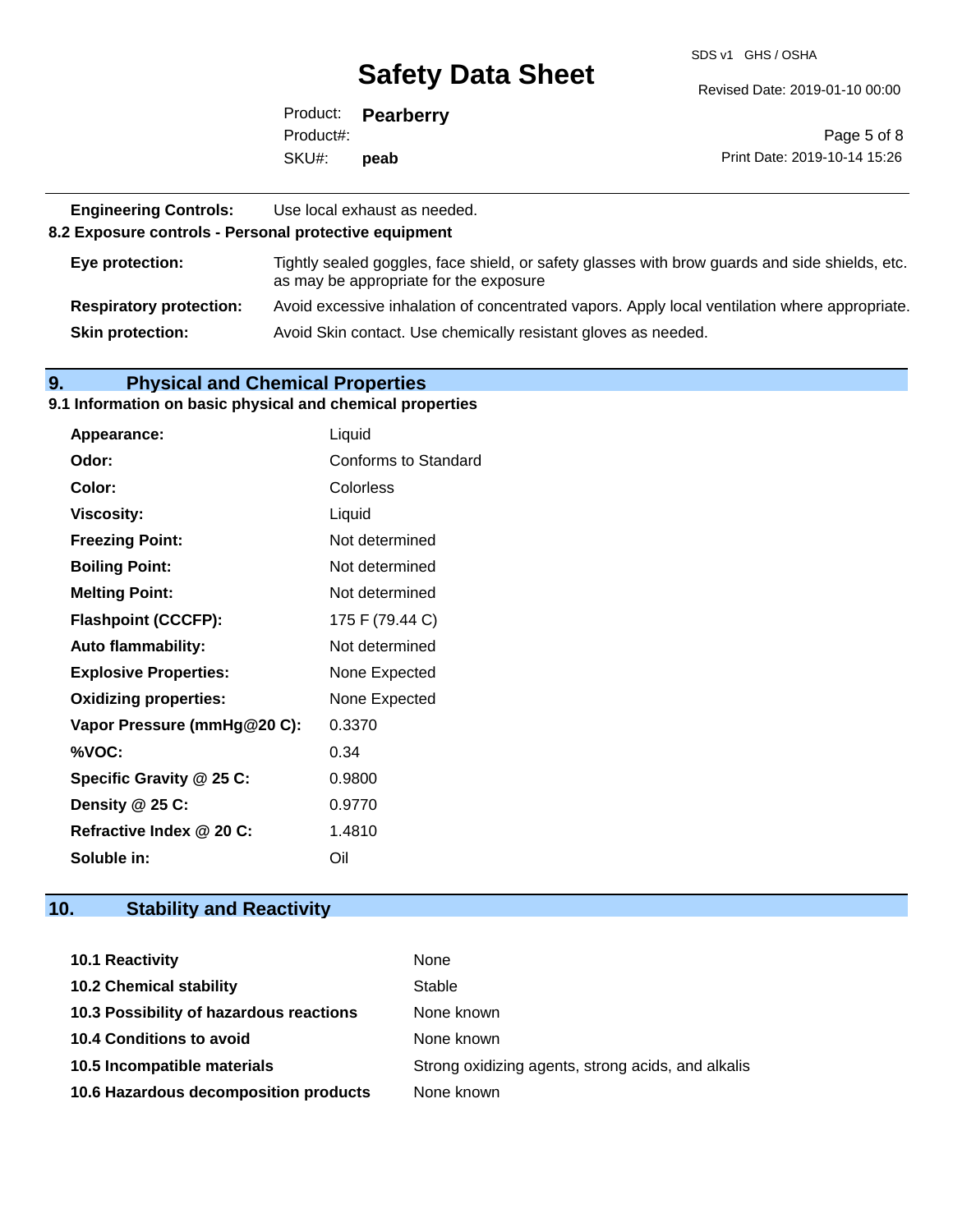SDS v1 GHS / OSHA

Revised Date: 2019-01-10 00:00

Product: **Pearberry** SKU#: Product#: **peab**

Page 6 of 8 Print Date: 2019-10-14 15:26

### **11.1 Toxicological Effects**

Acute Toxicity Estimates (ATEs) based on the individual Ingredient Toxicity Data utilizing the "Additivity Formula"

| Acute toxicity - Oral - (Rat) mg/kg                | (LD50: 4587.1559) May be harmful if swallowed            |
|----------------------------------------------------|----------------------------------------------------------|
| Acute toxicity - Dermal - (Rabbit) mg/kg           | Not classified - the classification criteria are not met |
| Acute toxicity - Inhalation - (Rat) mg/L/4hr       | (LD50: 16.6358) Harmful if inhaled                       |
| <b>Skin corrosion / irritation</b>                 | Harmful if inhaled                                       |
| Serious eye damage / irritation                    | Not classified - the classification criteria are not met |
| <b>Respiratory sensitization</b>                   | Not classified - the classification criteria are not met |
| <b>Skin sensitization</b>                          | May cause an allergic skin reaction                      |
| <b>Germ cell mutagenicity</b>                      | Not classified - the classification criteria are not met |
| Carcinogenicity                                    | Not classified - the classification criteria are not met |
| <b>Reproductive toxicity</b>                       | Not classified - the classification criteria are not met |
| Specific target organ toxicity - single exposure   | Not classified - the classification criteria are not met |
| Specific target organ toxicity - repeated exposure | Not classified - the classification criteria are not met |
| <b>Aspiration hazard</b>                           | Not classified - the classification criteria are not met |

## **12. Ecological Information**

**12.1 Toxicity**

| <b>Acute acquatic toxicity</b>     | Not classified - the classification criteria are not met |
|------------------------------------|----------------------------------------------------------|
| <b>Chronic acquatic toxicity</b>   | Toxic to aquatic life with long lasting effects          |
| <b>Toxicity Data on soil</b>       | no data available                                        |
| <b>Toxicity on other organisms</b> | no data available                                        |
|                                    |                                                          |
| 12.2 Persistence and degradability | no data available                                        |
| 12.3 Bioaccumulative potential     | no data available                                        |
| 12.4 Mobility in soil              | no data available                                        |
| 12.5 Other adverse effects         | no data available                                        |
|                                    |                                                          |

## **13. Disposal Conditions**

## **13.1 Waste treatment methods**

Do not allow product to reach sewage systems. Dispose of in accordance with all local and national regulations. Send to a licensed waste management company.The product should not be allowed to enter drains, water courses or the soil. Do not contaminate ponds, waterways or ditches with chemical or used container.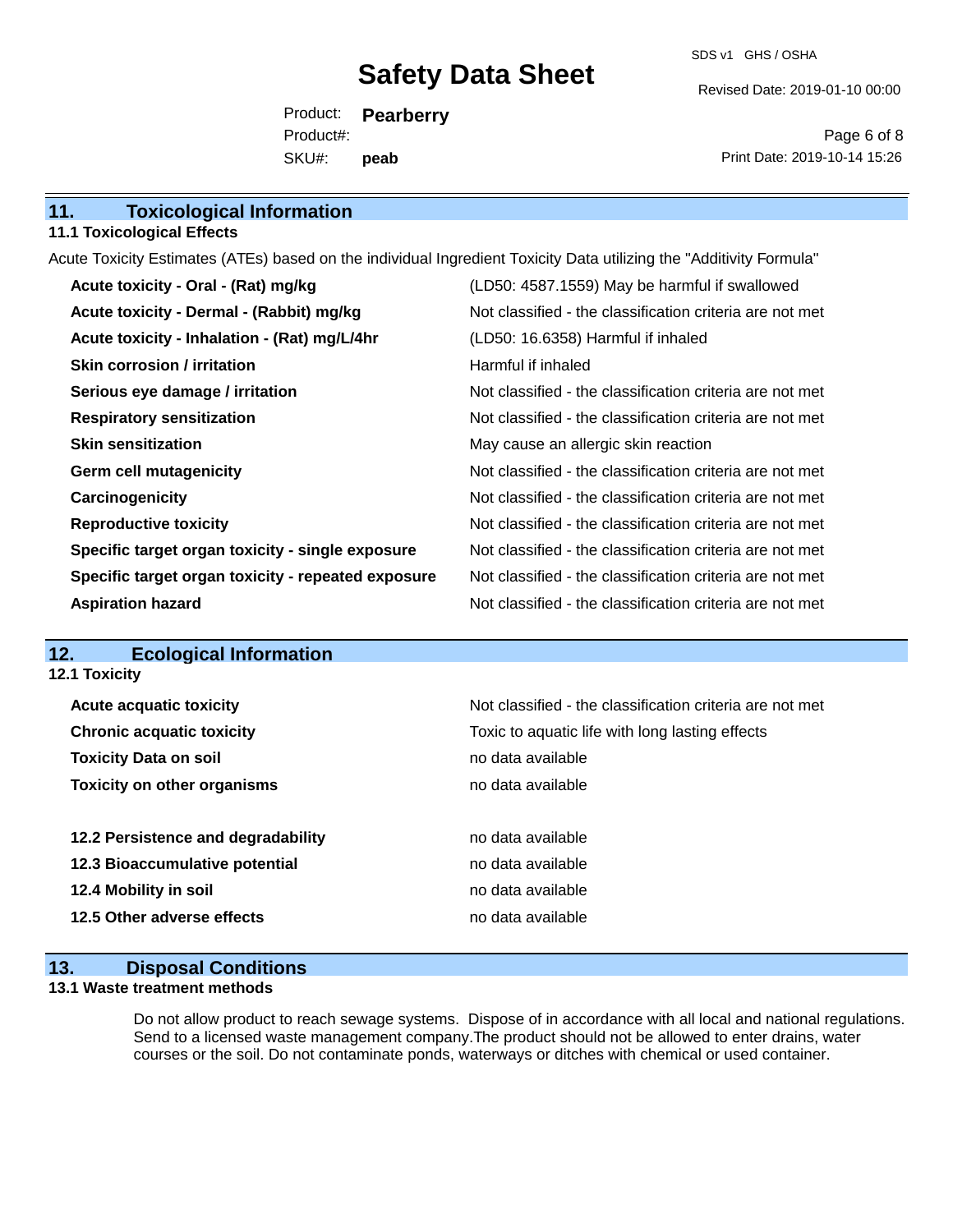SDS v1 GHS / OSHA

Revised Date: 2019-01-10 00:00

Page 7 of 8

Print Date: 2019-10-14 15:26 Product: **Pearberry** SKU#: Product#: **peab**

## **14. Transport Information**

| <b>Marine Pollutant</b>                                       | Yes. Ingredient of greatest environmental impact:<br>1222-05-5 : $(2 - 5%)$ : Hexamethylindanopyran |              |                                     |                 |               |
|---------------------------------------------------------------|-----------------------------------------------------------------------------------------------------|--------------|-------------------------------------|-----------------|---------------|
| <b>Regulator</b>                                              |                                                                                                     | <b>Class</b> | <b>Pack Group</b>                   | <b>Sub Risk</b> | UN-nr.        |
| U.S. DOT (Non-Bulk)                                           |                                                                                                     |              | Not Regulated - Not Dangerous Goods |                 |               |
| Chemicals NOI                                                 |                                                                                                     |              |                                     |                 |               |
| <b>ADR/RID (International Road/Rail)</b>                      |                                                                                                     |              |                                     |                 |               |
| <b>Environmentally Hazardous</b><br>Substance, Liquid, n.o.s. |                                                                                                     | 9            | Ш                                   |                 | <b>UN3082</b> |
| <b>IATA (Air Cargo)</b>                                       |                                                                                                     |              |                                     |                 |               |
| <b>Environmentally Hazardous</b><br>Substance, Liquid, n.o.s. |                                                                                                     | 9            | Ш                                   |                 | <b>UN3082</b> |
| IMDG (Sea)                                                    |                                                                                                     |              |                                     |                 |               |
| <b>Environmentally Hazardous</b><br>Substance, Liquid, n.o.s. |                                                                                                     | 9            | Ш                                   |                 | <b>UN3082</b> |

| 15.                                 |                                           | <b>Regulatory Information</b>                   |                                                              |
|-------------------------------------|-------------------------------------------|-------------------------------------------------|--------------------------------------------------------------|
|                                     | <b>U.S. Federal Regulations</b>           |                                                 |                                                              |
|                                     | <b>TSCA (Toxic Substance Control Act)</b> |                                                 | All components of the substance/mixture are listed or exempt |
| 40 CFR(EPCRA, SARA, CERCLA and CAA) |                                           | This product contains the following components: |                                                              |
|                                     | 6422-86-2                                 | $229 - 176 - 9$ 40 - 50 %                       | Dioctyl Tere Phthalate (DOTP)                                |
|                                     | 84-66-2                                   | 201-550-6 2 - 5 %                               | Diethyl phthalate                                            |
|                                     | 123-86-4                                  | $204 - 658 - 1$ 1 - 2 %                         | Butyl acetate                                                |
|                                     | <b>U.S. State Regulations</b>             |                                                 |                                                              |
|                                     | <b>California Proposition 65 Warning</b>  |                                                 | This product contains the following components:              |
|                                     | $117-81-7$ 204-211-0 40 - 50 %            |                                                 | Diethyl Hexyl Phthalate                                      |
|                                     | <b>Canadian Regulations</b>               |                                                 |                                                              |
| <b>DSL</b>                          |                                           |                                                 | 100.00% of the components are listed or exempt.              |
|                                     |                                           |                                                 |                                                              |

## **16. Other Information**

## **GHS H-Statements referred to under section 3 and not listed in section 2**

| H226 : Flammable liquid and vapour                          | H302: Harmful if swallowed                               |
|-------------------------------------------------------------|----------------------------------------------------------|
| H312 : Harmful in contact with skin                         | H313 : May be harmful in contact with skin               |
| H316 : Causes mild skin irritation                          | H317 : May cause an allergic skin reaction               |
| H319 : Causes serious eye irritation                        | H320 : Causes eye irritation                             |
| H336 : May cause drowsiness or dizziness                    | H400 : Very Toxic to aquatic life                        |
| H401 : Toxic to aquatic life                                | H402 : Harmful to aquatic life                           |
| H410 : Very toxic to aquatic life with long lasting effects | H412 : Harmful to aquatic life with long lasting effects |
| <b>Total Fractional Values</b>                              |                                                          |
| Risk<br>(TFV)                                               | Risk                                                     |
|                                                             |                                                          |